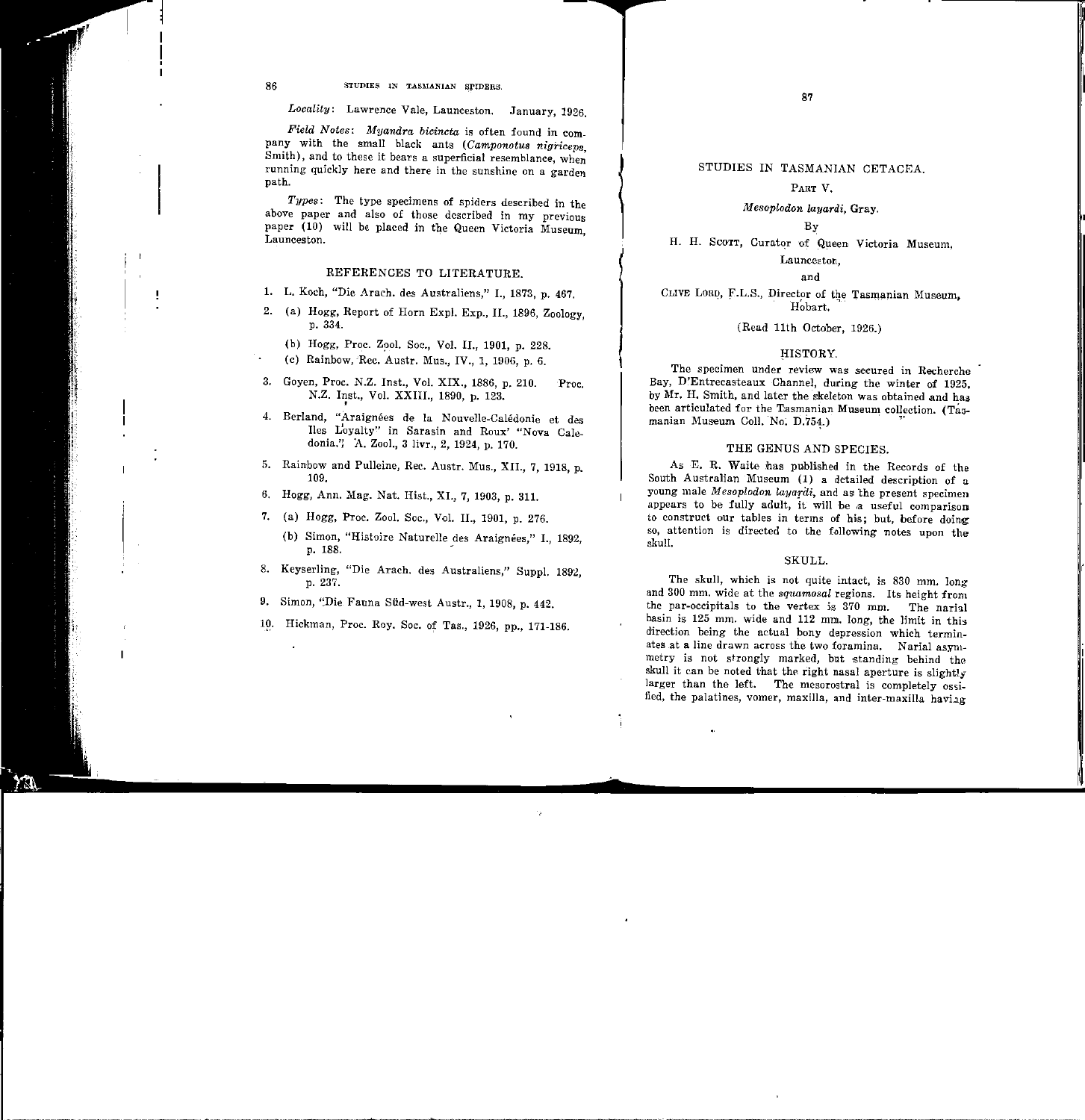88 STUDIES IN TASMANIAN CETACEA

all united to form a solid bony beak. For 25 mm. in  $f_{\text{T0th}}$ of the narial basin there is a pit containing (2) perfectly hard, fenestrated bone, apparently the last remains of ethmoidal cells. In front of this the ossified mesorostral takes origin, and for the first 50 mm. of its length develops in the form of a groove 18 mm. wide, and manifests the minor asymmetry of the individual skull. For the next 75 mm, the bone contracts to about 8 mm. Thence, for the next 80 mm., it gradually expands to a maximum of  $12 \, \text{mm}$ . and lastly, for the next 230 mm., although retaining it; width, it merges into the surrounding bones in an elongated area of depression. The present skull at its apex, namely, the common meeting place of the supra-occipital, the maxilla inter-maxilla, nasals, and frontals, the whole of the bone is shattered by shot, dozens of which are still embedded in the bone.

Measurements of the girth of the beak, at points indicated above, give the following data:-

| Girth at junction of area two and three $\ldots$ 260 mm. |  |
|----------------------------------------------------------|--|
| Girth at junction of area three and four  187 mm.        |  |
| Girth at junction of area four and five $\ldots$ 176 mm. |  |
| Girth at junction of area five and six  117 mm.          |  |

At the base of the skull the pterygoids are mutilated and except for a small moiety upon the right side the malars are missing-the fragment shows that at 40 mm. from its gomphosial origin it was only  $2\frac{1}{2}$  mm. in diameter. The mandibular symphysis is 280 mm. long, and a width the posterior summit of the two teeth of 70 mm., the least anterior width being 35 mm. The teeth are 90 mm. long, and rise 35 mm. above the alveolar ridge. They are situated 210 mm. from the tip of the united rami. The coronoid is too mutilated to supply much evidence-apparently its depth was about 120 mm.

#### COMPARATIVE MEASUREMENTS.

| Item.                                                                       | Specimen described<br>by Waite. | Tasmanian<br>Whale. |
|-----------------------------------------------------------------------------|---------------------------------|---------------------|
| Extreme length of Cran-<br>ium     853 mm. 830 mm., incomplete.             |                                 |                     |
| Length of rostrum tip to<br>antorbital notches $574$ n.m. $560$ mm., ditto. |                                 |                     |
| Tip of rostrum to end of<br>palate   678 mm 600 mm., mutilated at           |                                 | both ends.          |

,

# BY H. H. SCOTT AND CLIVE LORD. F.L.S.

| Item                                                          | Specimen described<br>by Waite. | Tasmanian<br>Whale.                  |
|---------------------------------------------------------------|---------------------------------|--------------------------------------|
| Height vertex to ptery-<br>goids    338 mm. 370 mm.           |                                 |                                      |
| Breadth across orbits  328 mm.                                |                                 | 300 mm., right side is<br>mutilated. |
| Breadth at squamosals  256 mm.                                |                                 | 315 mm.                              |
| at antorbital<br><b>Breadth</b><br>notches    197 mm. 200 mm. |                                 |                                      |
| Breadth in middle of ros-<br>trum                             | 68 mm. 49 mm.                   |                                      |
| Breadth across condyles  115 mm.                              |                                 | $110$ mm.                            |
| Premaxilla greatest width<br>hehind anterior nares            | $156$ mm.                       | no data (shot away).                 |
| Least width opposite an-<br>terior nares                      | $110$ mm.                       | $118$ mm.                            |
| Greatest width in front of<br>anterior nares                  | 111 mm. 122 mm.                 |                                      |
| Width of anterior nares                                       | 50 mm.                          | 53 mm.                               |
| Length of tympanic                                            | 44 mm.                          | $52$ mm.                             |
| Width of tympanic                                             | 30 mm.                          | 30 mm.                               |
| Length of ramus $\ldots$ $\ldots$ 742 mm.                     |                                 | no data, mutilated.                  |
| Length of symphysis $\cdots$                                  | 166 mm.                         | 280 mm.                              |
| Height of ramus $\cdots$                                      | $113$ mm.                       | 120 mm.                              |

Although fully adult, the rostral groves are strongly in evidence, and apparently would be so throughout life.

### VERTEBRÆ.

The species is usually accredited with 48 vertebræ, 46 are present and the last two or more caudals are missing. The cervicals show the last three auite free, and upon maceration a fourth may become detached, but the remainder are firmly ankylosed into a solid blcck. The vertebral formula was apparently:-C.7, D.10, L.11, Ca.20. Total, 48.